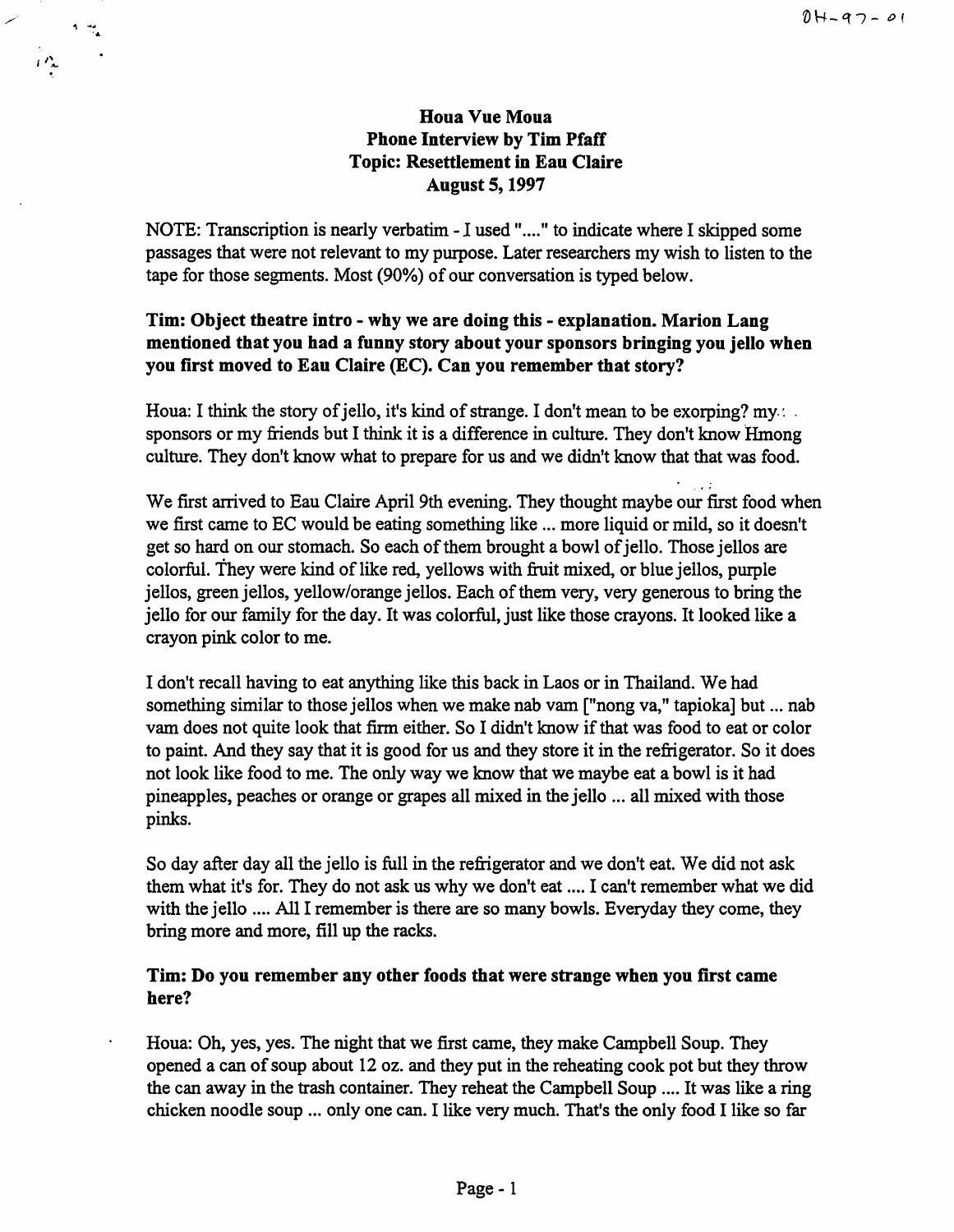for many days from the plane to EC. So Va Neng, Mai Xiong and me - we three eat all at once and we're looking forward to having more for future times but no one bring any more of those soup. We were craving for the soup and hungry for many foods, but the only food we like is the chicken noodle soup.

 $i \rightarrow \infty$ 

Days go by after days - I wasn't eating much and our friends at church said to Kay, "Why Houa is not eating much?" Kay said, "She doesn't eat because she doesn't like the food you brought over." They say, "Any food you remember that she will eat?" And Kay said, "Yes, she will eat if she find the food the day you first brought us in and you reheat on the stove."

They couldn't remember what they had cooked for us. They only remember the jello, and they thought, maybe the jello .... Each of them asking one another ....

 $\mathcal{L}_{\text{max}}$ 

Rose Seipel was the one opened the can and she reheat the can but she also brought jello too. So she cannot remember what she brought and what I like exactly. She couldn't remember .... And they ask me, ifI see the picture of the food will I be able to recognize if not jello, and I say yes. If you show me what on the container or on the package that I can visualize and remember the shape or the look. I cannot smell it. But if my eyes see I will be able to identify and to tell.

So my friend, Maureen Noying, who was my grocery shopper took me for shopping. She let me wheel all over the South Randalls groceries. All the aisles - nothing look like the chicken Campbell soup. But the box of cereal Cheerios - the shape Cheerios look to be like a ring. It look like it's in the bowl. It look like food ... like the soup we had the very first night. I point my finger and say this box, probably look alike. Then she put into the cart and she paid for it. When we got home, I was waiting for her to go home then I can cook the cereal. After she left, I put water into the cook pan and then I let the water boil and put the cereal into the boiling hot water. All those cheerios smashed into like tea or coffee look. I taste - taste no salt, no sugar - no taste. They all smashed. It wasn't the way the Campbell Soup either. (laughs) .... If we eat raw, it doesn't have flavor. If we cook, they all smashed. Then what do we do.

A couple more days come, Dr. Young's wife - Clair Young - she came over and she said, "Oh, you've been so skinny Houa. You look awful. You have not been eating. What shall we find you for food." I show her the box - how I cooked - how it doesn't turn into soup. And she said, "Oh, that's good for you. But you need milk, not water." So she drove me over to the nearby grocery shopping center in Altoona and we bought a half gallon of milk. She said, "Oh that's good for you. It will taste very good, it's good for you. You need it."

I thought, maybe I need that milk for the ingredients because I had no idea it was milk. I did not know what it is. I just so excited. I wait until we get home then I thought this is the recipe and right ingredients to put the Campbell Soup together. And then she just opened the top of the half gallon of milk, and then she put some milk into the bowl and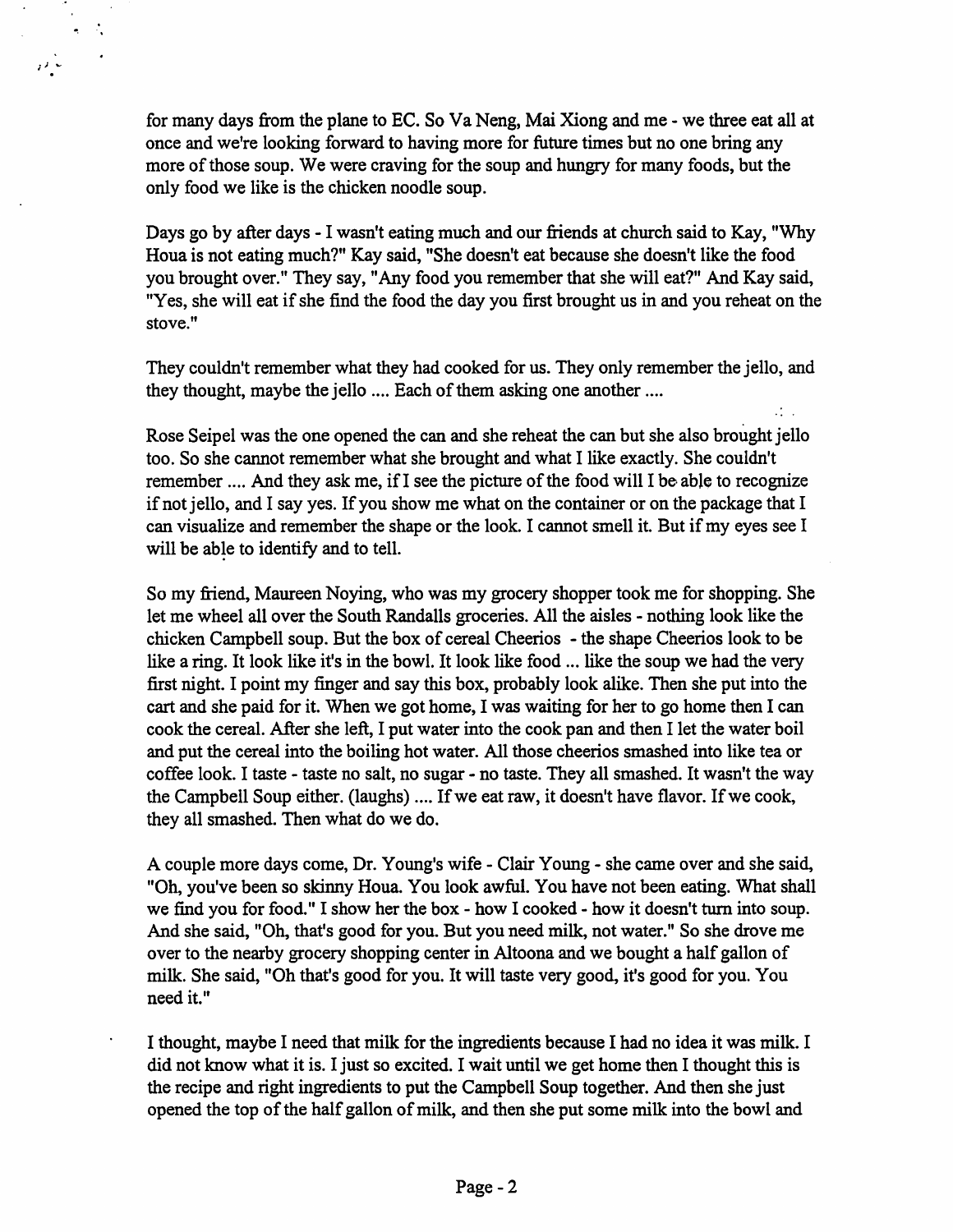pour some cereal over it. She used a spoon to stir and she say, "Good for you, eat it." I taste - very yucky! just like dog poop .... Anyway I was vomiting or nauseous or sick of it. I had never had milk before .... nothing in my life like that. I say no, that's no the way it used to be the first night either. She said "OK Houa, I run out of ideas." ... They don't know what to do. They don't remember what I really like for a long, long time ... two years later after I know how to read .... I read ... it says Chicken noodle Campbell Soup .... I reheat the can. It taste the same two years before I love so much .... That's a long time to wait for a can of soup .... (laughs)

*I J\_* 

## Tim: Did that seem strange to you when you go to the grocery store, everything is in **boxes and cans?**

Houa: Right, very strange! I have no idea where it's coming from. I did not even know what is from a can until later on, than I recognize ....

## **Tim: The other story that** I **was curious about or heard you tell in a class once** - **the story of going to the Vocational School and pronoun class.**

Houa: The name and the nouns. The Hmong name and the nouns. Like we say "you, me, my." (laughs) It was real funny. We thought "you" is a person's name, not you. Mi is a lady's name, it's not me, it's not Houa. You can be me. We had a very interesting time, very confusing time too .... It was real strange when we had very, very basic English, very beginning level. We just learn - what's your name. My name is Houa. And then the other 2-3 women - what's your name. My name is Yue. What's your name. My name in Mai .... We all learn our names. Now my name is Houa, there name is Mai, Yue, Chee.

Later on, we learn for further conversation. Say - This is my book. This is your book. Later on say - You say or You read. My gosh! How come? This isn't Mai' book, they say Yue book? Mai' book, how come is Yue' book? or Yue' car? or Yue' children? We don't hear the difference. We don't know B  $\alpha$  ( $\alpha$  A  $\alpha$  Sae. We thought the Yue and the Mai - just our names. We did not know that that is English - me, and you and my - belongs to the persons. It took us so long to work on that conversation. The teacher did not know that we did not know. She did not have that knowledge of what we are missing. We did not have the knowledge ....

#### **Tim: How long were you here before you started English classes?**

Houa: We came here in May. I did not get into English class until July- so two months.

#### **Tim: Had Kay picked up a little English during the war?**

Houa: He actually had classes in Laos. He had a school - I think his college class - they had English and French- and then he also had working with American friends so he pick up English language from both school and work.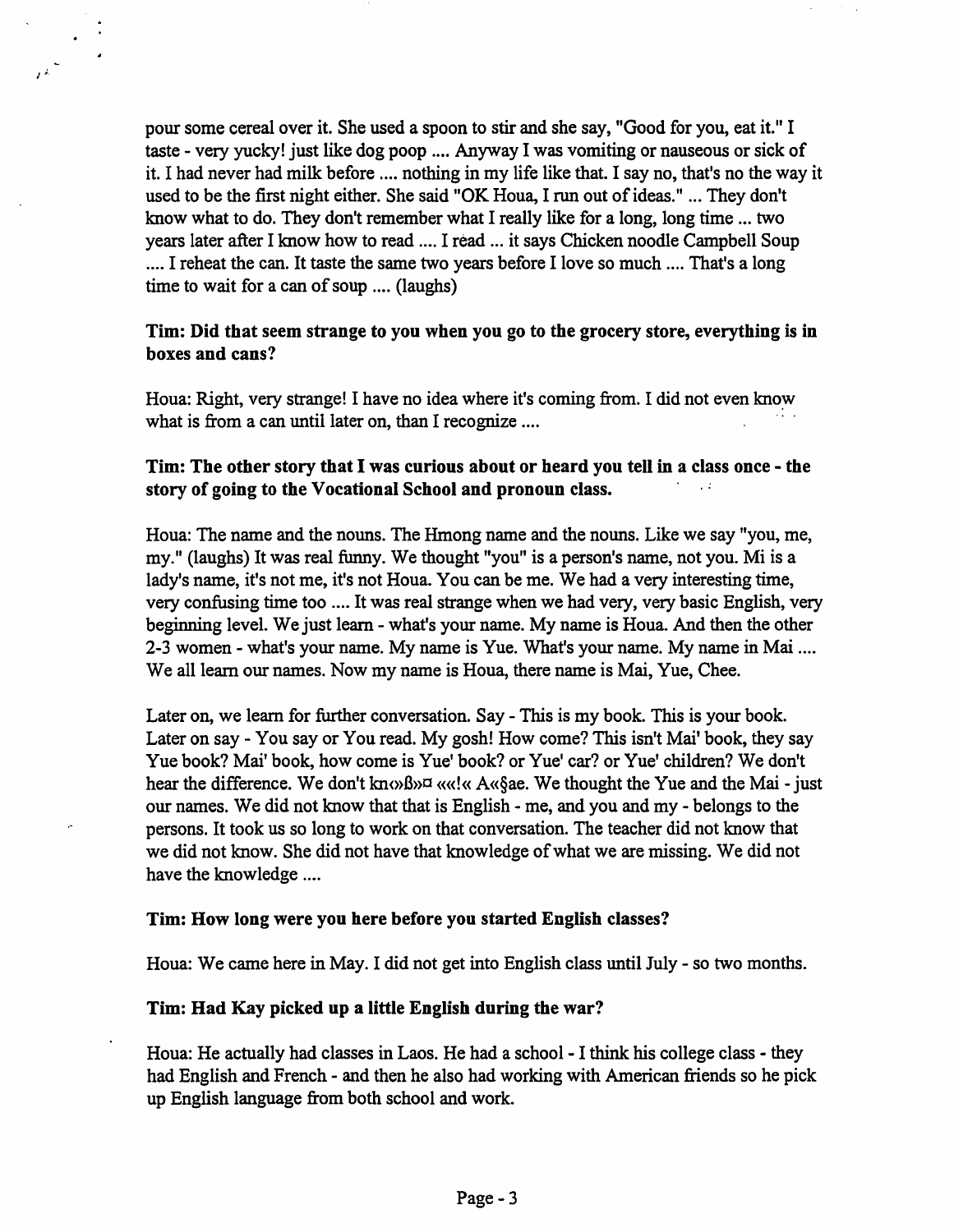## **Tim: Just enough to get by?**

ر نم

Houa: Right. Just enough to get by. Our day- daily living practice English skills.

## **Tim: What would you think** - I **know this is hard to pick something out at the moment** - **what was the hardest thing about American life to get used to?**

Houa: Almost everything. Language barrier is one. Culture barrier is other. The food, we all eating the same food, but a different cooking, or different preparations make the difference .... For example, we have foods anything sweet, like juice or apples, orange, or peaches, nectarines or grapes - we have those foods after lunch, or when the sunny day comes, or evening times when the weather is warmer we eat those sour sweet foods. We don't fruit for early morning, for breakfast. If we have those foods, it's causing us stomach problems. But rice - we have for morning. Or noodles - we have for morning. Or eggs, sausage and meat and chicken, pork, steak - we eat for breakfast. Once we came to this country. We don't understand why we can't eat rice or eat meat until later day. We must wait those for dinner time. We don't understand. We used to eat three meals in the day same food .... I was craving for meats, for rice for breakfast. Our sponsors told us "That is not good for you. It's not good for the stomach. You should eat more like toast, bread or cereal for breakfast and save those foods for later." I was real irritated - I feel like it's a real strange culture. I wasn't adapting ... until later on. At first I did not know that this was their culture. I thought that it was real rude and real selfish. When they say no, it was hurting my feelings .... I just feel so upset. I told Kay you should work hard as you can, and bring home money. I need to eat the way I used to, the way I like because now they buy our food, they tell us what to eat and how to eat, when to eat. I don't like that idea at all. Kay soon - 2 months later - Kay found 2 part-time jobs. He was able to bring home income and we do our own grocery shopping. Than I was able to eat rice, meat, vegetables - morning, noon, evening. We hide.(laughs) We don't tell them. We don't buy any jello .... We bought cabbage, we bought a-lot of cabbage. Broccoli was a new food for me, but I like it .... We bought a lot of yams, a lot of potatoes. And the way we cook potatos, we chopped into small and cooked into a potato soup or potato puree. We boiled the potato with chicken and we make potato broth. Our American friends say "No, no, no - that's not the way you cook potatos." They either talked to us how to make the mash potatos ... I taste - taste so yucky - taste like mud. (laughs) I did not like the way they show me how to cook. I say these American people don't know how to eat potatos. Those American people say "Oh, those Hmong people don't know how to cook potatos." .... When they make into French fries, I think it is too dry, and when they make into mashed potatos, I say they're too yucky .... I say, "We will cook when they're not here." (laughs) ....

### **Tim: So do you feel like you 're at a spot in your life now where this is home?**

Houa: Now? Everyday I feel a different way. Weather is good, my day is good, I feel home sweet home. If the weather is 40, 30 below degree - I feel I'm in hell. (laughs)